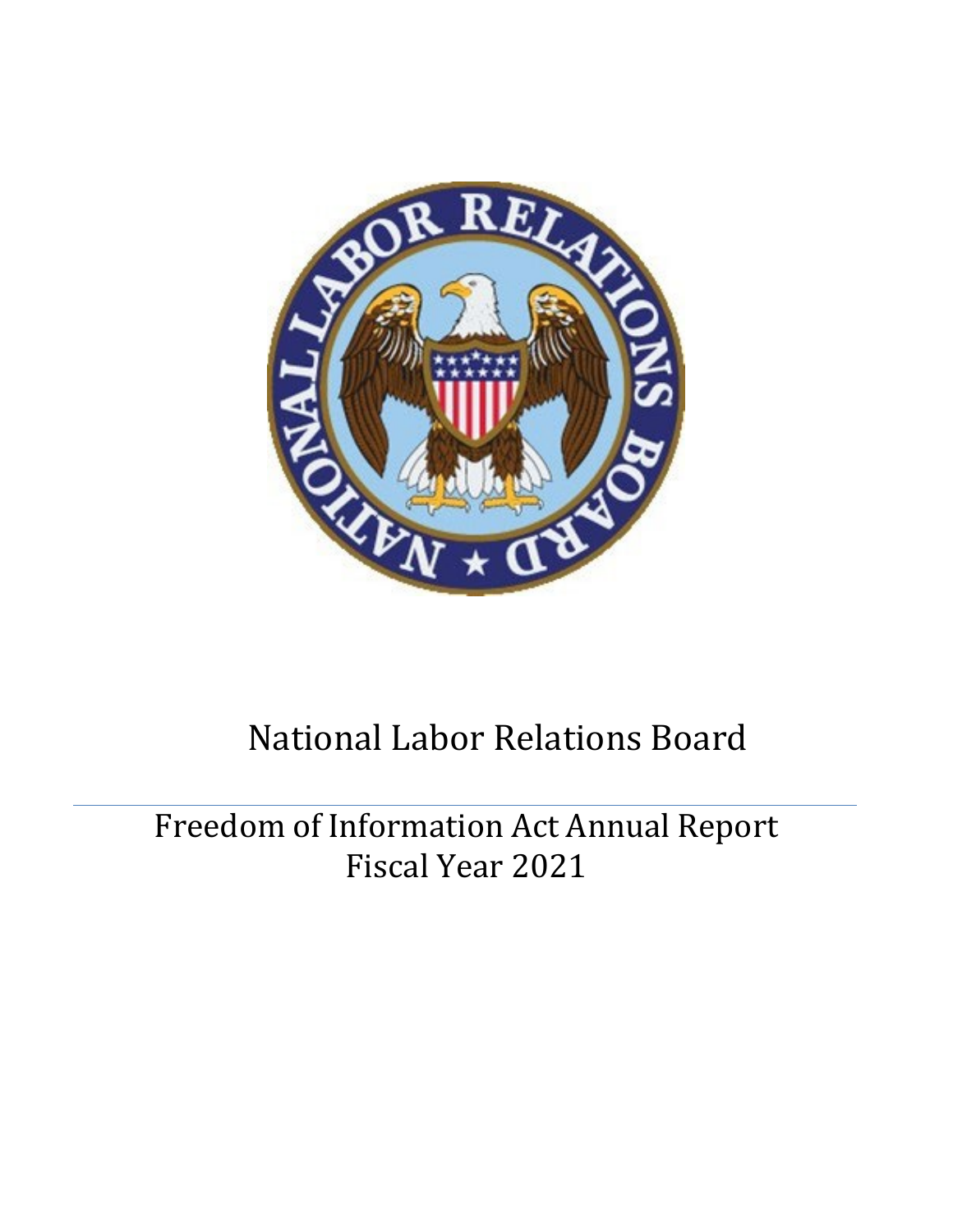# **NLRB FOIA ANNUAL REPORT**

**FOR** 10/01/2020 THROUGH 09/30/2021

The following **Annual Freedom of Information Act** report covers the Period 10/01/2020, through 09/30/2021, as required by 5 U.S.C. 552.

#### **I. BASIC INFORMATION REGARDING REPORT**

1. Name, Title, Address, and Telephone Number:

| Synta Keeling                         |  |
|---------------------------------------|--|
| <b>FOIA Officer</b>                   |  |
| National Labor Relations Board (NLRB) |  |
| 1015 Half Street Southeast            |  |
| FOIA Branch - 4th Floor               |  |
| Washington, DC 20570                  |  |
| 2022732995                            |  |
|                                       |  |

- 2. Electronic address for Report on the agency web site: <https://www.nlrb.gov/reports-guidance/reports/foia-annual-reports>
- 3. How to obtain a copy of the report in paper form. N/A

#### **II. MAKING A FOIA REQUEST**

- 1. Please click here for information on how to file a FOIA request with the NLRB: <https://www.nlrb.gov/guidance/freedom-of-information-act-foia/how-to-file-a-foia-request>
- 2. Please click here for a reference guide of the kinds of NLRB records available under the FOIA <https://www.nlrb.gov/guidance/freedom-of-information-act-foia/foia-reference-guide>
- 3. Please click here for the NLRB's FOIA regulations: [https://www.ecfr.gov/current/title-29/subtitle-B/chapter-I/part-](https://www.ecfr.gov/current/title-29/subtitle-B/chapter-I/part-102/subpart-K/section-102.117)[102/subpart-K/section-102.117](https://www.ecfr.gov/current/title-29/subtitle-B/chapter-I/part-102/subpart-K/section-102.117)

#### **III. ACRONYMS, DEFINITIONS, AND EXEMPTIONS**

1. Acronyms used :

| <b>Definition</b>                                                           |
|-----------------------------------------------------------------------------|
| Division of Legal Counsel                                                   |
| National Labor Relations Board (includes headquarters and regional offices) |
| Office of Inspector General                                                 |
|                                                                             |

- 2. Definition of terms used in this report :
	- a. **Administrative Appeal**  a request to a federal agency asking that it review at a higher administrative level a FOIA determination made by the agency at the initial request level.
	- b. **Average Number**  the number obtained by dividing the sum of a group of numbers by the quantity of numbers in the group. For example, of 3, 7, and 14, the average number is 8.
	- c. **Backlog**  the number of requests or administrative appeals that are pending at an agency at the end of the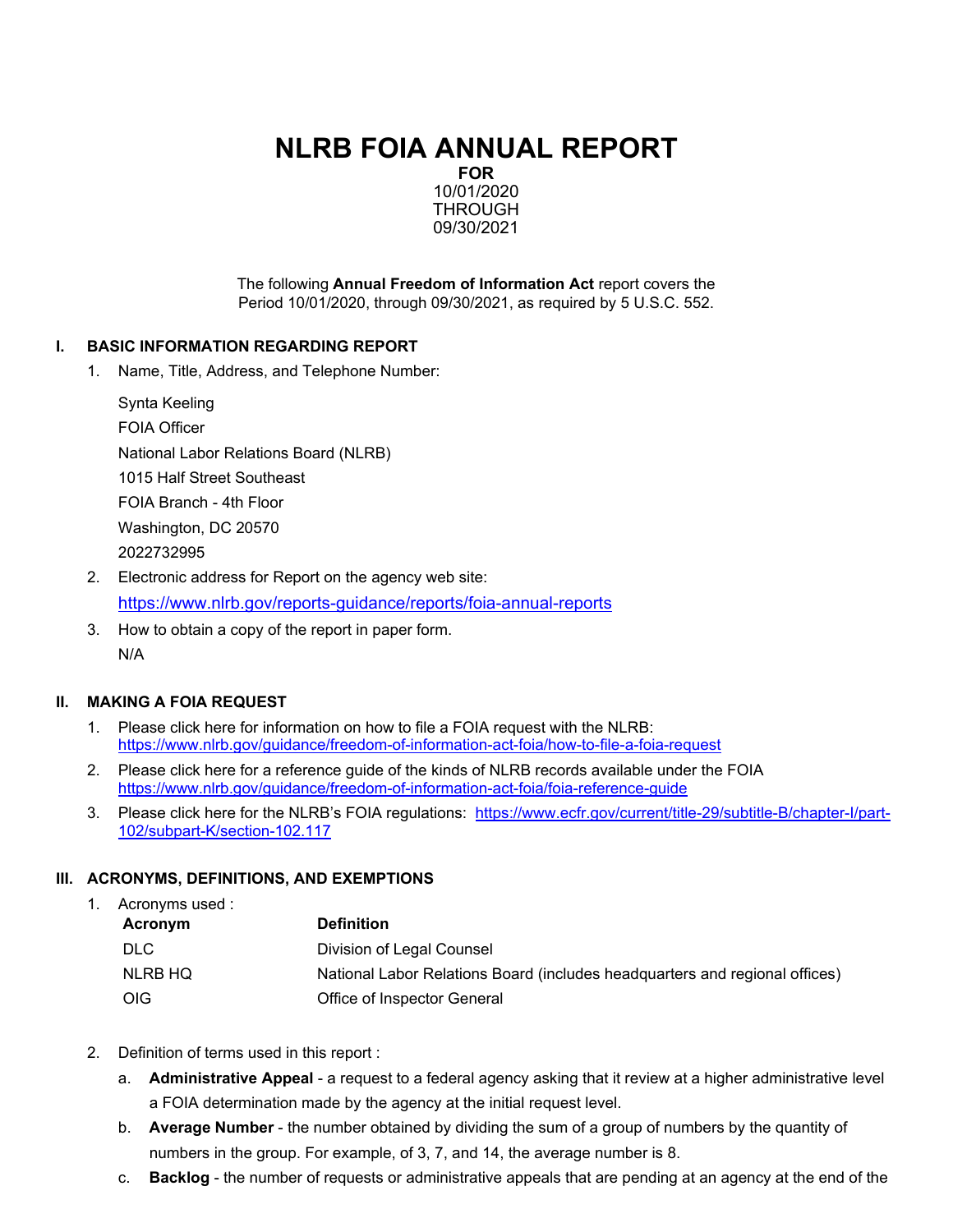fiscal year that are beyond the statutory time period for a response.

- d. **Component**  for agencies that process requests on a decentralized basis, a "component" is an entity, also sometimes referred to as an Office, Division, Bureau, Center, or Directorate, within the agency that processes FOIA requests. The FOIA now requires that agencies include in their Annual FOIA Report data for both the agency overall and for each principal component of the agency.
- e. **Consultation**  the procedure whereby the agency responding to a FOIA request first forwards a record to another agency for its review because that other agency has an interest in the document. Once the agency in receipt of the consultation finishes its review of the record, it responds back to the agency that forwardedit. That agency, in turn, will then respond to the FOIA requester.
- f. **Exemption 3 Statute**  a federal statute that exempts information from disclosure and which the agency relies on to withhold information under subsection (b)(3) of the FOIA.
- g. **FOIA Request**  a FOIA request is generally a request to a federal agency for access to records concerning another person (i.e., a "third-party" request), or concerning an organization, or a particular topic of interest. FOIA requests also include requests made by requesters seeking records concerning themselves (i.e., "firstparty" requests) when those requesters are not subject to the Privacy Act, such as non-U.S. citizens. Moreover, because all first-party requesters should be afforded the benefit of both the access provisions of the FOIA as well as those of the Privacy Act, FOIA requests also include any first-party requests where an agency determines that it must search beyond its Privacy Act "systems of records" or where a Privacy Act exemption applies, and the agency looks to FOIA to afford the greatest possible access. All requests which require the agency to utilize the FOIA in responding to the requester are included in this Report.

Additionally, a FOIA request includes records referred to the agency for processing and direct response to the requester. It does not, however, include records for which the agency has received a consultation from another agency. (Consultations are reported separately in Section XII of this Report.)

- h. **Full Grant**  an agency decision to disclose all records in full in response to a FOIA request
- i. **Full Denial**  an agency decision not to release any records in response to a FOIA request because the records are exempt in their entireties under one or more of the FOIA exemptions, or because of a procedural reason, such as when no records could be located.
- j. **Median Number**  the middle, not average, number. For example, of 3, 7, and 14, the median number is 7.
- k. **Multi-Track Processing**  a system in which simple requests requiring relatively minimal review are placed in one processing track and more voluminous and complex requests are placed in one or more other tracks. Requests granted expedited processing are placed in yet another track. Requests in each track are processed on a first in/first out basis.
- l. **Expedited Processing**  an agency will process a FOIA request on an expedited basis when a requester satisfies the requirements for expedited processing as set forth in the statute and in agency regulations.
- m. **Simple Request**  a FOIA request that an agency using multi-track processing places in its fastest (nonexpedited) track based on the low volume and/or simplicity of the records requested.
- n. **Complex Request**  a FOIA request that an agency using multi-track processing places in a slower track based on the high volume and/or complexity of the records requested.
- o. **Partial Grant/Partial Denial**  in response to a FOIA request, an agency decision to disclose portions of the records and to withhold other portions that are exempt under the FOIA, or to otherwise deny a portion of the request for a procedural reason.
- p. **Pending Request or Pending Administrative Appeal**  a request or administrative appeal for which an agency has not taken final action in all respects.
- q. **Perfected Request**  a request for records which reasonably describes such records and is made in accordance with published rules stating the time, place, fees (if any) and procedures to be followed.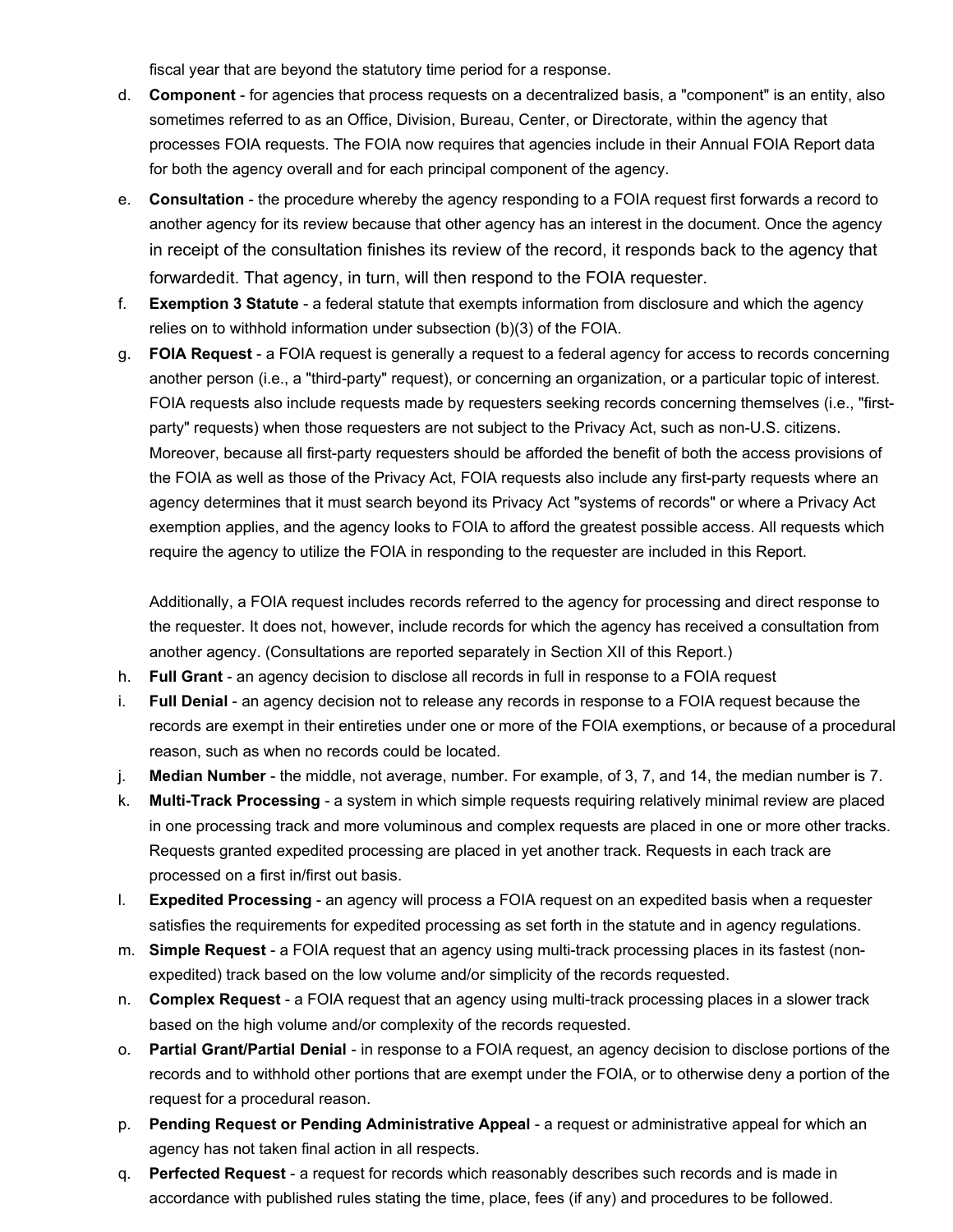- r. **Processed Request or Processed Administrative Appeal**  a request or administrative appeal for which an agency has taken final action in all respects.
- s. **Range in Number of Days**  the lowest and highest number of days to process requests or administrative appeals.
- t. **Time Limits**  the time period in the statute for an agency to respond to a FOIA request (ordinarily twenty working days from receipt of a perfected FOIA request).
- 3. Concise descriptions of the nine FOIA exemptions :
	- a. **Exemption 1**  classified national defense and foreign relations information
	- b. **Exemption 2**  internal agency rules and practices
	- c. **Exemption 3**  information that is prohibited from disclosure by another federal law
	- d. **Exemption 4**  trade secrets and other confidential business information
	- e. **Exemption 5**  inter-agency or intra-agency communications that are protected by legal privileges
	- f. **Exemption 6**  information involving matters of personal privacy
	- g. **Exemption 7**  records or information compiled for law enforcement purposes, to the extent that the production of those records (A) could reasonably be expected to interfere with enforcement proceedings, (B) would deprive a person of a right to a fair trial or an impartial adjudication, (C) could reasonably be expected to constitute an unwarranted invasion of personal privacy, (D) could reasonably be expected to disclose the identity of a confidential source, (E) would disclose techniques and procedures for law enforcement investigations or prosecutions, or would disclose guidelines for law enforcement investigations or prosecutions, or (F) could reasonably be expected to endanger the life or physical safety of any individual
	- h. **Exemption 8**  information relating to the supervision of financial institutions
	- i. **Exemption 9**  geological information on wells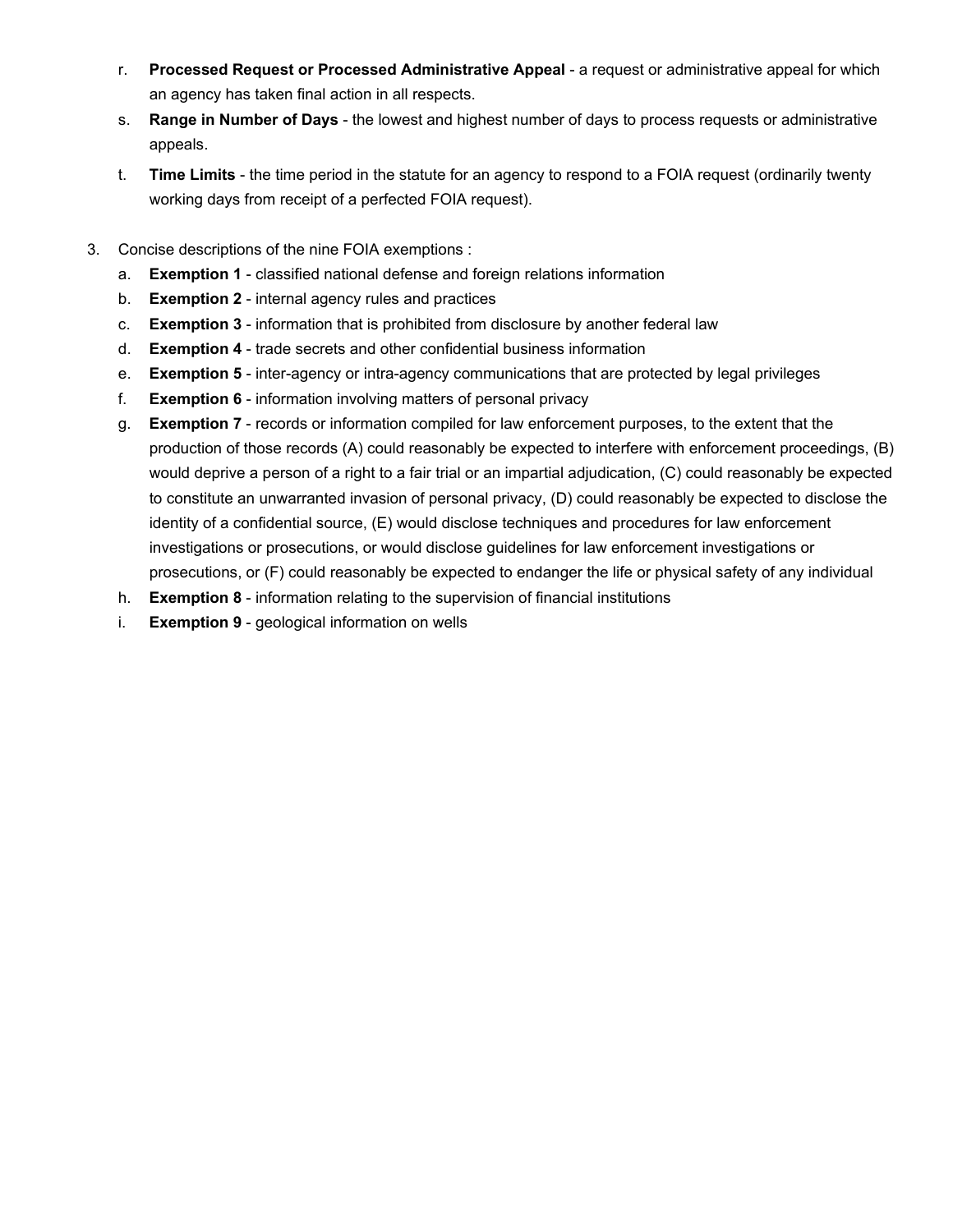# **IV. EXEMPTION 3 STATUTES**

| Statute | Type of Information<br>Withheld | Case Citation | Agency / Component | Number of Times<br>Relied upon by Agency<br>' Component | <b>Total Number of Times Relied</b><br>upon by Agency Overall |
|---------|---------------------------------|---------------|--------------------|---------------------------------------------------------|---------------------------------------------------------------|
| N/A     | N/A                             | N/A           | <b>DLC</b>         |                                                         |                                                               |
| N/A     | N/A                             | N/A           | <b>OIG</b>         |                                                         |                                                               |
| N/A     | N/A                             | N/A           | NLRB HQ            |                                                         |                                                               |

#### **V. FOIA REQUESTS**

| A. Received, Processed and Pending FOIA Requests |                                                          |                                               |                                                |                                                        |  |  |  |  |  |  |  |
|--------------------------------------------------|----------------------------------------------------------|-----------------------------------------------|------------------------------------------------|--------------------------------------------------------|--|--|--|--|--|--|--|
| Agency /<br>Component                            | Number of Requests Pending<br>as of Start of Fiscal Year | Number of Requests Received<br>in Fiscal Year | Number of Requests<br>Processed in Fiscal Year | Number of Requests Pending<br>as of End of Fiscal Year |  |  |  |  |  |  |  |
| <b>OIG</b>                                       |                                                          | 14                                            | -14                                            |                                                        |  |  |  |  |  |  |  |
| NLRB HQ                                          | 46                                                       | 1422                                          | 1397                                           |                                                        |  |  |  |  |  |  |  |
| <b>AGENCY</b><br><b>OVERALL</b>                  | 47                                                       | 1436                                          | 1411                                           |                                                        |  |  |  |  |  |  |  |

*\*After reviewing its database, the NLRB updated the number of requests pending at the start of the Fiscal Year for the following component: NLRB HQ.*

|                                 | B.(1) Disposition of FOIA Requests -- All Processed Requests |                                                        |                                                            |                |                                                               |                      |      |                                                       |                                                     |                            |                      |       |              |
|---------------------------------|--------------------------------------------------------------|--------------------------------------------------------|------------------------------------------------------------|----------------|---------------------------------------------------------------|----------------------|------|-------------------------------------------------------|-----------------------------------------------------|----------------------------|----------------------|-------|--------------|
|                                 |                                                              |                                                        |                                                            |                | Number of Full Denials Based on Reasons Other than Exemptions |                      |      |                                                       |                                                     |                            |                      |       |              |
| Agency /<br>Component           | Number<br>of Full<br>Grants                                  | Number<br>of Partial<br>Grants /<br>Partial<br>Denials | Number of<br><b>Full Denials</b><br>Based on<br>Exemptions | No.<br>Records | All<br>Records<br>Referred<br>to<br>Another<br>Agency         | Request<br>Withdrawn | Fee- | Records Not<br>Related Reasonably<br>Reason Described | Improper<br>FOIA<br>Reguest<br>for Other<br>Reasons | Not an<br>Agency<br>Record | Duplicate<br>Request | Other | <b>TOTAL</b> |
| <b>OIG</b>                      |                                                              |                                                        |                                                            |                | 0                                                             |                      |      |                                                       |                                                     |                            |                      |       | 14           |
| NLRB HQ                         | 254                                                          | 923                                                    | 21                                                         | 83             |                                                               | 79                   | 13   | 10                                                    |                                                     |                            | 12                   |       | 1397         |
| <b>AGENCY</b><br><b>OVERALL</b> | 256                                                          | 928                                                    | 23                                                         | 85             |                                                               | 80                   | 13   | 10                                                    |                                                     |                            | 14                   |       | 1411         |

| B.(2) Disposition of FOIA Requests -- Other Reasons for Full Denials Based on Reasons Other than Exemptions |                                                                                                               |       |  |  |  |  |  |  |  |
|-------------------------------------------------------------------------------------------------------------|---------------------------------------------------------------------------------------------------------------|-------|--|--|--|--|--|--|--|
| Agency / Component                                                                                          | Description of Other Reasons for Denials from Chart B.(1) &<br>Number of Times Those Reasons Were Relied Upon | TOTAL |  |  |  |  |  |  |  |
| OIG                                                                                                         | N/A                                                                                                           |       |  |  |  |  |  |  |  |
| NLRB HQ                                                                                                     | N/A                                                                                                           |       |  |  |  |  |  |  |  |
| AGENCY OVERALL                                                                                              | N/A                                                                                                           |       |  |  |  |  |  |  |  |

|                                 | B.(3) Disposition of FOIA Requests -- Number of Times Exemptions Applied |      |      |      |       |       |            |            |     |                                |   |          |       |       |
|---------------------------------|--------------------------------------------------------------------------|------|------|------|-------|-------|------------|------------|-----|--------------------------------|---|----------|-------|-------|
| Agency /<br>l Component         | Ex.                                                                      | Ex.2 | Ex.3 | Ex.4 | Ex. 5 | Ex. 6 | Ex. $7(A)$ | Ex. $7(B)$ |     | Ex. 7(C)   Ex. 7(D)   Ex. 7(E) |   | Ex. 7(F) | Ex. 8 | Ex. 9 |
| <b>OIG</b>                      |                                                                          | 0    |      | 0    |       |       | 0          |            |     | 0                              |   |          |       |       |
| <b>NLRB HQ</b>                  | 0                                                                        | -5   |      | 45   | 146   | 861   | 229        |            | 843 | 101                            | 5 |          |       |       |
| <b>AGENCY</b><br><b>OVERALL</b> | 0                                                                        | 5    |      | 45   | 149   | 866   | 229        | ı 0        | 847 | 101                            | 5 |          |       |       |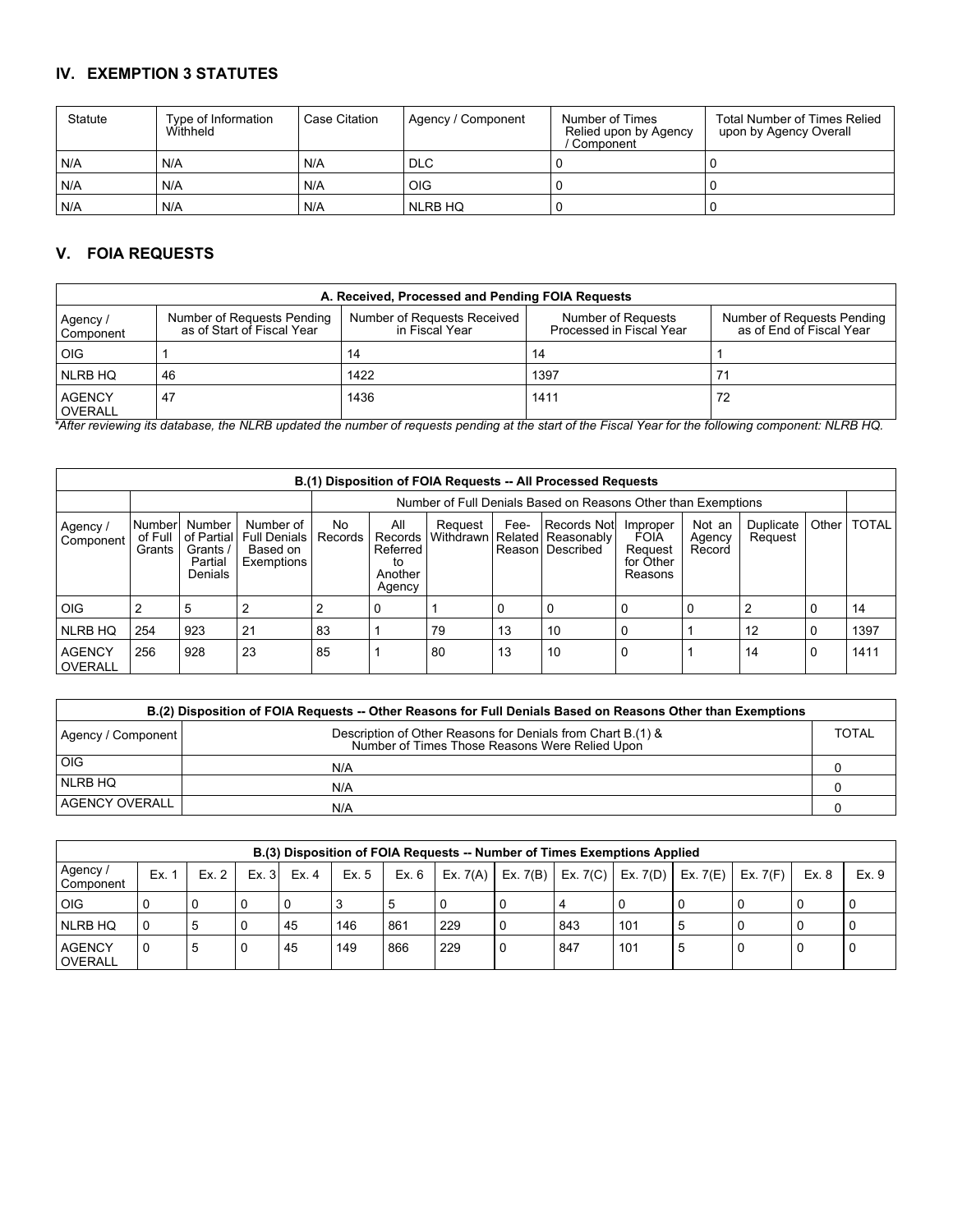# **VI. ADMINISTRATIVE APPEALS OF INITIAL DETERMINATIONS OF FOIA REQUESTS**

|                          | A. Received, Processed and Pending FOIA Appeals |                                                                                                           |                |                                                       |  |  |  |  |  |  |  |  |
|--------------------------|-------------------------------------------------|-----------------------------------------------------------------------------------------------------------|----------------|-------------------------------------------------------|--|--|--|--|--|--|--|--|
| Agency /<br>Component    | of Start of Fiscal Year                         | Number of Appeals Pending as   Number of Appeals Received in   Number of Appeals Processed<br>Fiscal Year | in Fiscal Year | Number of Appeals Pending as<br>of End of Fiscal Year |  |  |  |  |  |  |  |  |
| <b>DLC</b>               |                                                 |                                                                                                           |                |                                                       |  |  |  |  |  |  |  |  |
| <b>AGENCY</b><br>OVERALL |                                                 |                                                                                                           |                |                                                       |  |  |  |  |  |  |  |  |

|                          | <b>B. Disposition of Administrative Appeals All Processed Appeals</b> |                                                                            |                                                        |                                               |              |  |  |  |  |  |  |  |  |
|--------------------------|-----------------------------------------------------------------------|----------------------------------------------------------------------------|--------------------------------------------------------|-----------------------------------------------|--------------|--|--|--|--|--|--|--|--|
| Agency /<br>Component    | Number of Affirmed on<br>Appeal                                       | Number Partially Affirmed &<br>Partially<br>Reversed/Remanded on<br>Appeal | Number of Completely<br>Reversed/Remanded on<br>Appeal | Number of Appeals Closed<br>for Other Reasons | <b>TOTAL</b> |  |  |  |  |  |  |  |  |
| <b>DLC</b>               |                                                                       |                                                                            |                                                        |                                               |              |  |  |  |  |  |  |  |  |
| <b>AGENCY</b><br>OVERALL | З                                                                     |                                                                            |                                                        |                                               |              |  |  |  |  |  |  |  |  |

|                          | C.(1) Reasons for Denial on Appeal Number of Times Exemptions Applied |       |      |       |       |         |  |  |  |  |                                                      |            |       |       |
|--------------------------|-----------------------------------------------------------------------|-------|------|-------|-------|---------|--|--|--|--|------------------------------------------------------|------------|-------|-------|
| Agency /<br>Component    | Ex.                                                                   | Ex. 2 | Ex.3 | Ex. 4 | Ex. 5 | Ex. 6 I |  |  |  |  | Ex. 7(A)   Ex. 7(B)   Ex. 7(C)   Ex. 7(D)   Ex. 7(E) | Ex. $7(F)$ | Ex. 8 | Ex. 9 |
| <b>DLC</b>               |                                                                       |       |      |       |       |         |  |  |  |  |                                                      |            |       |       |
| <b>AGENCY</b><br>OVERALL |                                                                       |       |      |       |       |         |  |  |  |  |                                                      |            |       |       |

|                       | C.(2) Reasons for Denial on Appeal Reasons Other than Exemptions |                                                       |                      |                           |                                                      |                                |                         |                                   |                       |                                                                           |       |  |
|-----------------------|------------------------------------------------------------------|-------------------------------------------------------|----------------------|---------------------------|------------------------------------------------------|--------------------------------|-------------------------|-----------------------------------|-----------------------|---------------------------------------------------------------------------|-------|--|
| Agency / Component    | No<br>Records                                                    | Records<br>Referred<br>at Initial<br>Reguest<br>Level | Reguest<br>Withdrawn | Fee-<br>Related<br>Reason | Records<br>Not<br>Reasonablyl for Other<br>Described | Improper<br>Reguest<br>Reasons | Not<br>Agency<br>Record | Duplicate<br>Request<br>or Appeal | Reguest<br>Litigation | Appeal<br>Based<br>Solely on<br>Denial for<br>Expedited<br>I Processing I | Other |  |
| DLC                   |                                                                  |                                                       |                      |                           |                                                      |                                |                         |                                   |                       |                                                                           |       |  |
| <b>AGENCY OVERALL</b> | l 0                                                              |                                                       |                      |                           |                                                      |                                |                         |                                   |                       |                                                                           |       |  |

| C.(3) Reasons for Denial on Appeal Other Reasons |                                                           |                                                   |              |  |  |  |  |  |  |  |  |
|--------------------------------------------------|-----------------------------------------------------------|---------------------------------------------------|--------------|--|--|--|--|--|--|--|--|
| Agency / Component                               | Description of Other Reasons for Denials from Chart C.(2) | Number of Times Those<br>Reasons Were Relied Upon | <b>TOTAL</b> |  |  |  |  |  |  |  |  |
| <b>DLC</b>                                       | N/A                                                       |                                                   |              |  |  |  |  |  |  |  |  |
| <b>AGENCY OVERALL</b>                            | N/A                                                       |                                                   |              |  |  |  |  |  |  |  |  |

| C.(4) Response Time for Administrative Appeals |                              |                        |                       |                        |  |  |  |  |  |  |
|------------------------------------------------|------------------------------|------------------------|-----------------------|------------------------|--|--|--|--|--|--|
| Agency / Component                             | Median Number of Davs        | Average Number of Days | Lowest Number of Days | Highest Number of Days |  |  |  |  |  |  |
| <b>DLC</b>                                     | 20.0                         | 19.4                   | 18.0                  | 20.0                   |  |  |  |  |  |  |
| <b>LAGENCY OVERALL</b>                         | 20.0<br>20.0<br>19.4<br>18.0 |                        |                       |                        |  |  |  |  |  |  |

|                          | C.(5) Ten Oldest Pending Administrative Appeals |                                                           |     |          |          |       |       |                                                                   |       |                 |                                                                   |  |
|--------------------------|-------------------------------------------------|-----------------------------------------------------------|-----|----------|----------|-------|-------|-------------------------------------------------------------------|-------|-----------------|-------------------------------------------------------------------|--|
| Agency /<br>Component    |                                                 | 10th Oldest<br>Appeal and<br>Number of<br>Davs<br>Pending | 9th | 8th      | 7th      | 6th   | 5th   | 4t                                                                | 3rd   | 2 <sub>nd</sub> | Oldest<br>Appeal and<br>Number of<br>Davs<br>Pending              |  |
| <b>DLC</b>               | Date of<br>Appeal                               | N/A                                                       | N/A | N/A      | N/A      |       |       | 2021-09-30 2021-09-30 2021-09-30 2021-09-30 2021-09-24 2021-09-09 |       |                 |                                                                   |  |
|                          | Number<br>of Days<br>Pending                    | 0                                                         | 0   | $\Omega$ | $\Omega$ | $<$ 1 | $<$ 1 | $<$ 1                                                             | $<$ 1 | 4               | 15                                                                |  |
| <b>AGENCY</b><br>OVERALL | Date of<br>Appeal                               | N/A                                                       | N/A | N/A      | N/A      |       |       |                                                                   |       |                 | 2021-09-30 2021-09-30 2021-09-30 2021-09-30 2021-09-24 2021-09-09 |  |
|                          | Number<br>of Days<br>Pendina                    | 0                                                         | 0   | 0        | 0        | $<$ 1 | <1    | $<$ 1                                                             | $<$ 1 | 4               | 15                                                                |  |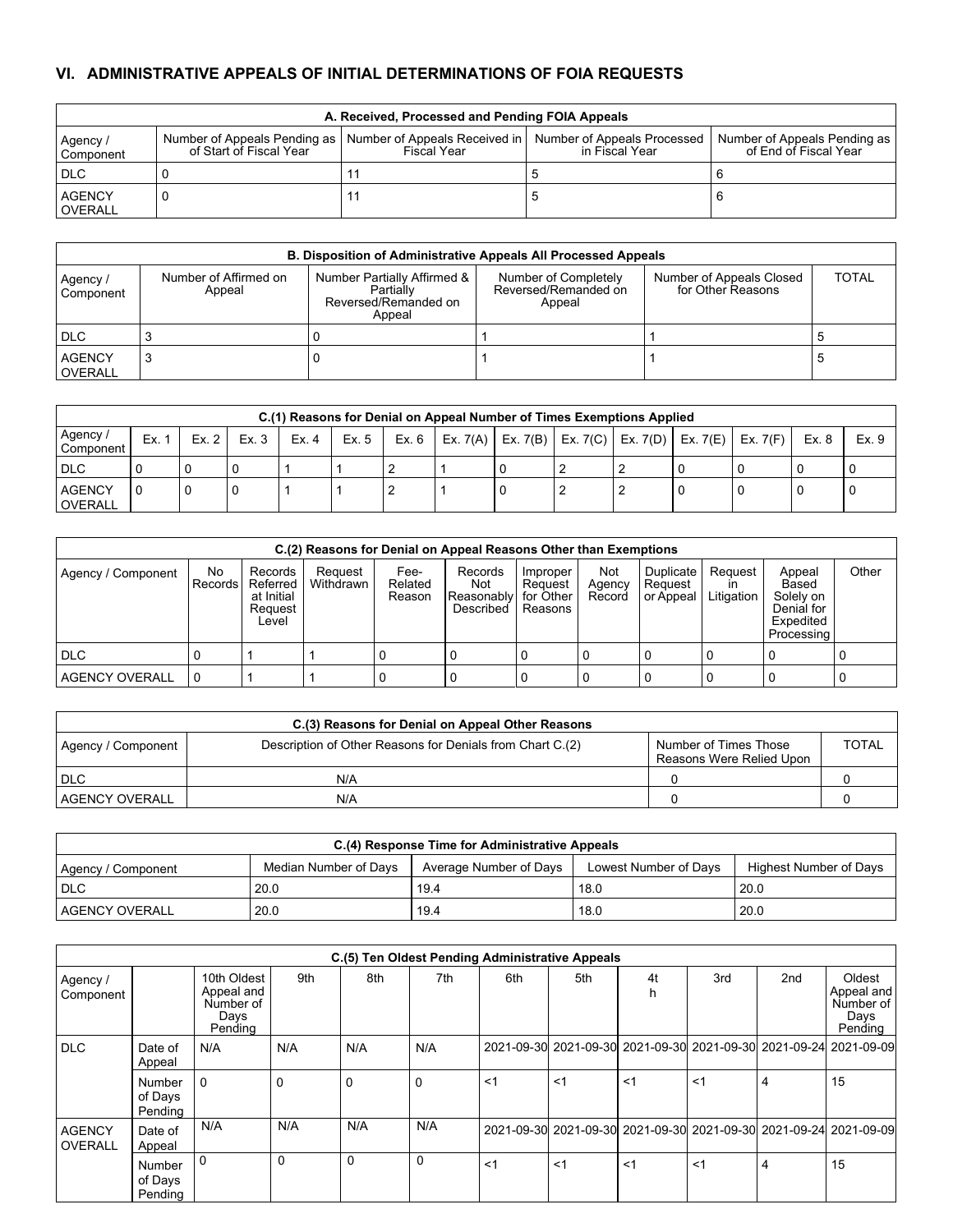## **VII. FOIA REQUESTS: RESPONSE TIME FOR PROCESSED AND PENDING REQUESTS**

| A. Processed Requests -- Response Time for All Processed Perfected Requests |                             |                                 |                             |                              |                             |                              |                             |                              |                             |                              |                             |                              |
|-----------------------------------------------------------------------------|-----------------------------|---------------------------------|-----------------------------|------------------------------|-----------------------------|------------------------------|-----------------------------|------------------------------|-----------------------------|------------------------------|-----------------------------|------------------------------|
|                                                                             |                             | <b>SIMPLE</b><br><b>COMPLEX</b> |                             |                              |                             |                              |                             |                              | <b>EXPEDITED</b>            |                              |                             |                              |
| Agency / Component                                                          | Median<br>Number<br>of Davs | Average<br>Number<br>of Davs    | Lowest<br>Number<br>of Davs | Highest<br>Number<br>of Davs | Median<br>Number<br>of Davs | Average<br>Number<br>of Davs | Lowest<br>Number<br>of Davs | Highest<br>Number<br>of Davs | Median<br>Number<br>of Davs | Average<br>Number<br>of Davs | Lowest<br>Number<br>of Davs | Highest<br>Number<br>of Davs |
| <b>OIG</b>                                                                  | 11.0                        | 26.0                            | < 1                         | 185.0                        | N/A                         | N/A                          | N/A                         | N/A                          | N/A                         | N/A                          | N/A                         | N/A                          |
| NLRB HQ                                                                     | 6.0                         | 9.91                            | < 1                         | 280.0                        | N/A                         | N/A                          | N/A                         | N/A                          | 5.0                         | 8.61                         | $\leq$ 1                    | 66.0                         |
| <b>AGENCY OVERALL</b>                                                       | 6.0                         | 10.09                           | < 1                         | 280.0                        | N/A                         | N/A                          | N/A                         | N/A                          | 5.0                         | 8.61                         | $\leq$ 1                    | 66.0                         |

| B. Processed Requests Response Time for Perfected Requests in Which Information Was Granted |                             |                              |                             |                              |                             |                              |                             |                                     |                             |                              |                             |                              |
|---------------------------------------------------------------------------------------------|-----------------------------|------------------------------|-----------------------------|------------------------------|-----------------------------|------------------------------|-----------------------------|-------------------------------------|-----------------------------|------------------------------|-----------------------------|------------------------------|
|                                                                                             |                             |                              | <b>SIMPLE</b>               |                              | <b>COMPLEX</b>              |                              |                             |                                     | <b>EXPEDITED</b>            |                              |                             |                              |
| Agency / Component                                                                          | Median<br>Number<br>of Davs | Average<br>Number<br>of Davs | Lowest<br>Number<br>of Davs | Highest<br>Number<br>of Davs | Median<br>Number<br>of Davs | Average<br>Number<br>of Davs | Lowest<br>Number<br>of Davs | Highest<br><b>Number</b><br>of Davs | Median<br>Number<br>of Davs | Average<br>Number<br>of Davs | Lowest<br>Number<br>of Davs | Highest<br>Number<br>of Davs |
| <b>OIG</b>                                                                                  | 15.0                        | 45.0                         | 6.0                         | 185.0                        | N/A                         | N/A                          | N/A                         | N/A                                 | N/A                         | N/A                          | N/A                         | N/A                          |
| NLRB HQ                                                                                     | 6.0                         | 10.27                        | ← 1                         | 280.0                        | N/A                         | N/A                          | N/A                         | N/A                                 | 5.0                         | 8.69                         | $\leq$ 1                    | 66.0                         |
| AGENCY OVERALL                                                                              | 6.0                         | 10.5                         | < 1                         | 280.0                        | N/A                         | N/A                          | N/A                         | N/A                                 | 5.0                         | 8.69                         | $\leq$ 1                    | 66.0                         |

| C. Processed Requests Response Time in Day Increments |                 |                   |               |               |                    |      |      |      |      |      |      |                                                                 |                |              |
|-------------------------------------------------------|-----------------|-------------------|---------------|---------------|--------------------|------|------|------|------|------|------|-----------------------------------------------------------------|----------------|--------------|
|                                                       | Simple Requests |                   |               |               |                    |      |      |      |      |      |      |                                                                 |                |              |
| Agency /<br>Component                                 | 1-20<br>Days    | $21 - 40$<br>Days | 41-60<br>Days | 61-80<br>Days | $81 - 100$<br>Days | Days | Days | Davs | Davs | Days | Days | 101-120 121-140 141-160 161-180 181-200 201-300 301-400<br>Days | $401+$<br>Days | <b>TOTAL</b> |
| OIG                                                   | 11              |                   |               |               |                    |      |      |      |      |      |      |                                                                 |                | 13           |
| I NLRB HQ                                             | 1090            | 77                | 21            | -3            |                    |      |      |      |      | υ    |      |                                                                 |                | 1194         |
| <b>AGENCY</b><br><b>OVERALL</b>                       | 1101            | 77                | 21            | 4             | J.                 |      | 0    |      | U    |      |      | 0                                                               | u              | 1207         |

|                          | <b>Complex Requests</b> |                   |               |               |      |      |      |      |      |      |      |                                                                                        |                |              |
|--------------------------|-------------------------|-------------------|---------------|---------------|------|------|------|------|------|------|------|----------------------------------------------------------------------------------------|----------------|--------------|
| Agency /<br>Component    | 1-20<br>Days            | $21 - 40$<br>Days | 41-60<br>Days | 61-80<br>Days | Days | Days | Days | Days | Days | Days | Days | 81-100   101-120   121-140   141-160   161-180   181-200   201-300   301-400  <br>Days | $401+$<br>Days | <b>TOTAL</b> |
| <b>OIG</b>               |                         |                   | 0             |               |      |      | 0    |      |      |      | 0    |                                                                                        |                |              |
| NLRB HQ                  |                         |                   | U             |               | 0    |      | 0    |      |      |      | 0    |                                                                                        |                |              |
| <b>AGENCY</b><br>OVERALL |                         |                   | ∿             |               |      |      |      |      |      |      |      |                                                                                        |                |              |

|                          | <b>Expedited Requests</b> |               |               |               |      |      |      |      |      |      |      |                                                                                        |                |              |
|--------------------------|---------------------------|---------------|---------------|---------------|------|------|------|------|------|------|------|----------------------------------------------------------------------------------------|----------------|--------------|
| Agency /<br>Component    | 1-20<br>Days              | 21-40<br>Days | 41-60<br>Davs | 61-80<br>Days | Days | Days | Days | Days | Days | Days | Days | 81-100   101-120   121-140   141-160   161-180   181-200   201-300   301-400  <br>Davs | $401+$<br>Days | <b>TOTAL</b> |
| OIG                      |                           |               |               | 0             |      |      | 0    |      | 0    |      |      |                                                                                        | l 0            |              |
| NLRB HQ                  | 142                       | 20            |               |               |      |      | 0    |      | 0    |      |      |                                                                                        | l 0            | 163          |
| <b>AGENCY</b><br>OVERALL | 142                       | 20            |               |               |      |      | 0    |      | 0    |      |      |                                                                                        | -0             | 163          |

| D. Pending Requests All Pending Perfected Requests |                   |                             |                              |                   |                             |                              |                   |                             |                              |  |  |
|----------------------------------------------------|-------------------|-----------------------------|------------------------------|-------------------|-----------------------------|------------------------------|-------------------|-----------------------------|------------------------------|--|--|
|                                                    |                   | <b>SIMPLE</b>               |                              |                   | <b>COMPLEX</b>              |                              | <b>EXPEDITED</b>  |                             |                              |  |  |
| Agency /<br>Component                              | Number<br>Pending | Median<br>Number of<br>Days | Average<br>Number of<br>Days | Number<br>Pending | Median<br>Number of<br>Days | Average<br>Number of<br>Days | Number<br>Pending | Median<br>Number of<br>Days | Average<br>Number of<br>Days |  |  |
| <b>OIG</b>                                         |                   | 22.0                        | 22.0                         |                   | N/A                         | N/A                          |                   | N/A                         | N/A                          |  |  |
| NLRB HQ                                            | 57                | 6.0                         | 10.74                        |                   | N/A                         | N/A                          | 6                 | 2.5                         | 3.83                         |  |  |
| <b>AGENCY</b><br><b>OVERALL</b>                    | 58                | 6.0                         | 10.93                        | -O                | N/A                         | N/A                          | 6                 | 2.5                         | 3.83                         |  |  |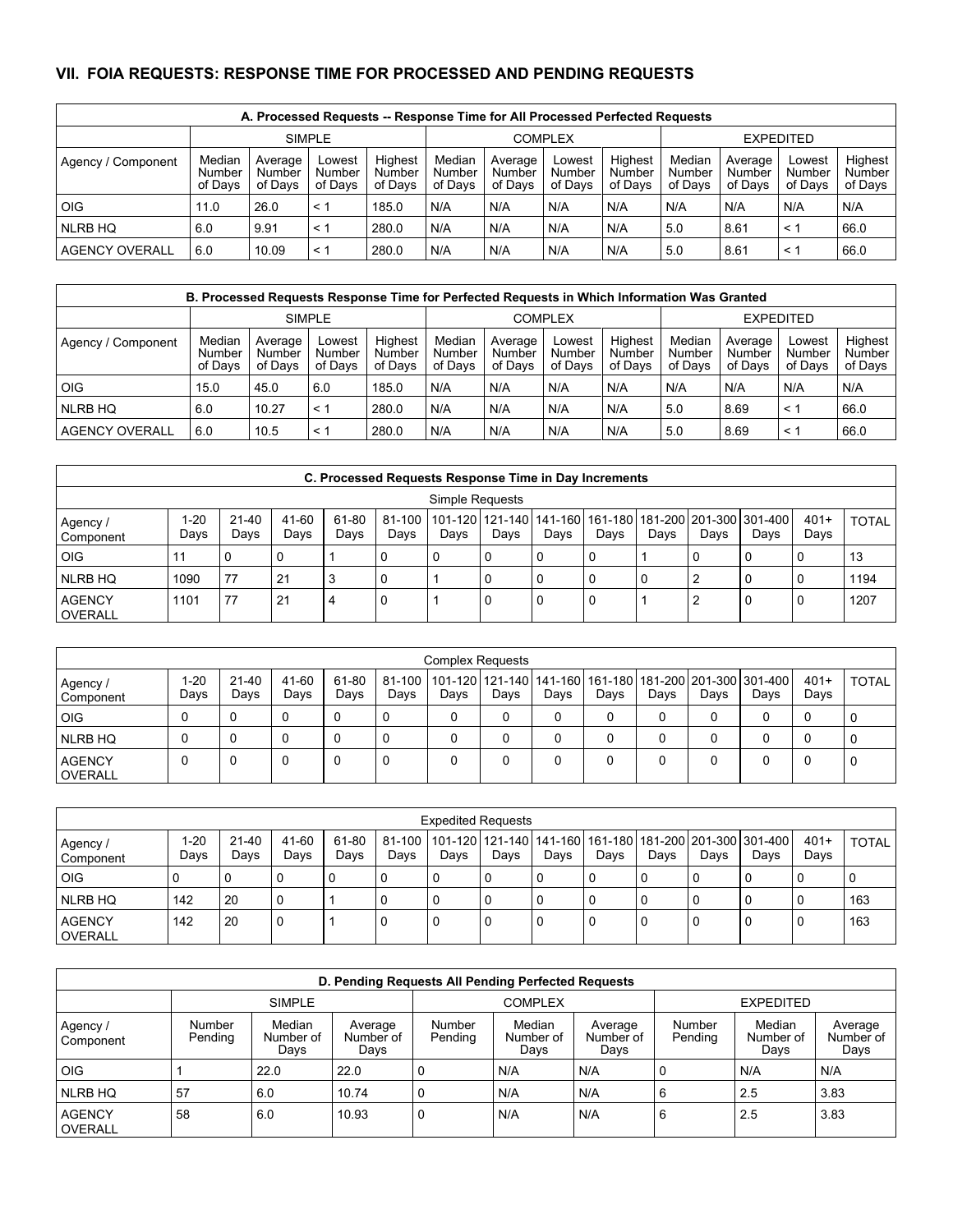| E. Pending Requests Ten Oldest Pending Perfected Requests |                                 |                                                               |                                                                                                               |     |          |          |              |          |          |     |                                                          |
|-----------------------------------------------------------|---------------------------------|---------------------------------------------------------------|---------------------------------------------------------------------------------------------------------------|-----|----------|----------|--------------|----------|----------|-----|----------------------------------------------------------|
| Agency /<br>Component                                     |                                 | 10th Oldest<br>Request<br>and<br>Number of<br>Days<br>Pendina | 9th                                                                                                           | 8th | 7th      | 6th      | 5th          | 4t<br>h  | 3rd      | 2nd | Oldest<br>Request<br>and<br>Number of<br>Days<br>Pending |
| <b>OIG</b>                                                | Date of<br>Receipt              | N/A                                                           | N/A                                                                                                           | N/A | N/A      | N/A      | N/A          | N/A      | N/A      | N/A | 2021-08-30                                               |
|                                                           | Number of 10<br>Days<br>Pending |                                                               | $\Omega$                                                                                                      | 0   | $\Omega$ | $\Omega$ | $\mathbf{0}$ | $\Omega$ | $\Omega$ | 0   | 22                                                       |
| <b>NLRB HQ</b>                                            | Date of<br>Receipt              |                                                               | 2021-09-13 2021-09-09 2021-09-08 2021-09-08 2021-08-30 2021-08-30 2021-06-08 2021-06-08 2021-06-08 2021-06-08 |     |          |          |              |          |          |     |                                                          |
|                                                           | Number of<br>Days<br>Pending    | 13                                                            | 15                                                                                                            | 16  | 16       | 21       | 22           | 64       | 64       | 64  | 68                                                       |
| <b>AGENCY</b><br><b>OVERALL</b>                           | Date of<br>Receipt              |                                                               | 2021-09-09 2021-09-08 2021-09-08 2021-08-30 2021-08-30 2021-08-30 2021-06-08 2021-06-08 2021-06-08 2021-06-24 |     |          |          |              |          |          |     |                                                          |
|                                                           | Number of<br>Days<br>Pending    | 15                                                            | 16                                                                                                            | 16  | 21       | 22       | 22           | 64       | 64       | 64  | 68                                                       |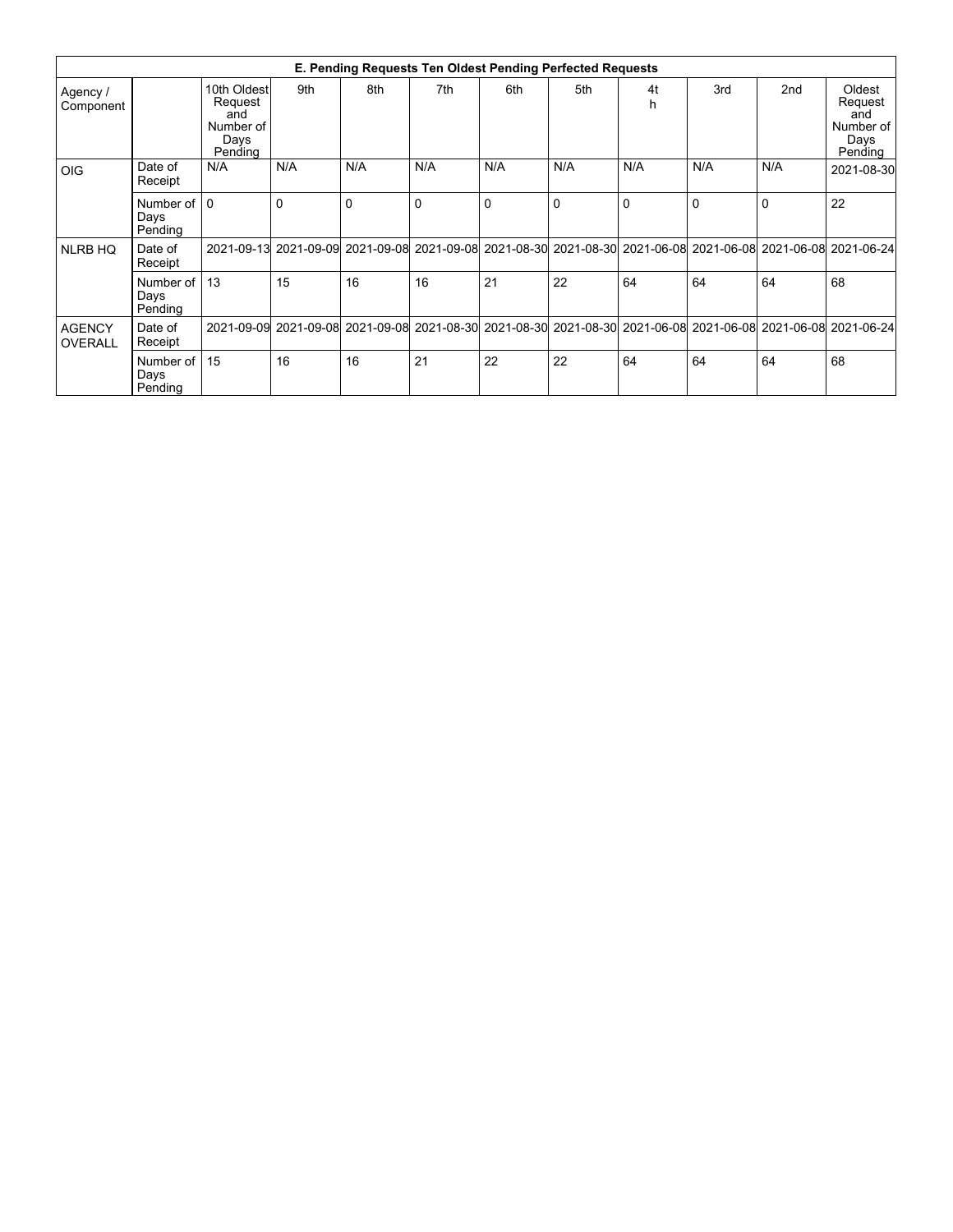# **VIII. REQUESTS FOR EXPEDITED PROCESSING AND REQUESTS FOR FEE WAIVER**

| A. Requests for Expedited Processing |                |               |                                        |                                         |                                                |  |  |  |  |  |
|--------------------------------------|----------------|---------------|----------------------------------------|-----------------------------------------|------------------------------------------------|--|--|--|--|--|
| Agency / Component                   | Number Granted | Number Denied | Median Number of<br>Days to Adjudicate | Average Number of<br>Days to Adjudicate | Number Adjudicated Within<br>Ten Calendar Davs |  |  |  |  |  |
| <b>OIG</b>                           | - 0            |               | N/A                                    | N/A                                     | N/A                                            |  |  |  |  |  |
| NLRB HQ                              | 166            | 86            | 2.0                                    | 2.86                                    | 242                                            |  |  |  |  |  |
| <b>AGENCY OVERALL</b>                | 166            | 86            | 2.0                                    | 2.86                                    | 242                                            |  |  |  |  |  |

| <b>B. Requests for Fee Waiver</b> |                       |               |                                        |                                         |  |  |  |  |  |  |
|-----------------------------------|-----------------------|---------------|----------------------------------------|-----------------------------------------|--|--|--|--|--|--|
| Agency / Component                | <b>Number Granted</b> | Number Denied | Median Number of Days to<br>Adiudicate | Average Number of Days to<br>Adiudicate |  |  |  |  |  |  |
| OIG                               |                       |               | 0.0                                    | 0.0                                     |  |  |  |  |  |  |
| NLRB HQ                           | 48                    | 55            | 0.0                                    | 0.15                                    |  |  |  |  |  |  |
| <b>AGENCY OVERALL</b>             | 49                    | 55            | 0.0                                    | 0.14                                    |  |  |  |  |  |  |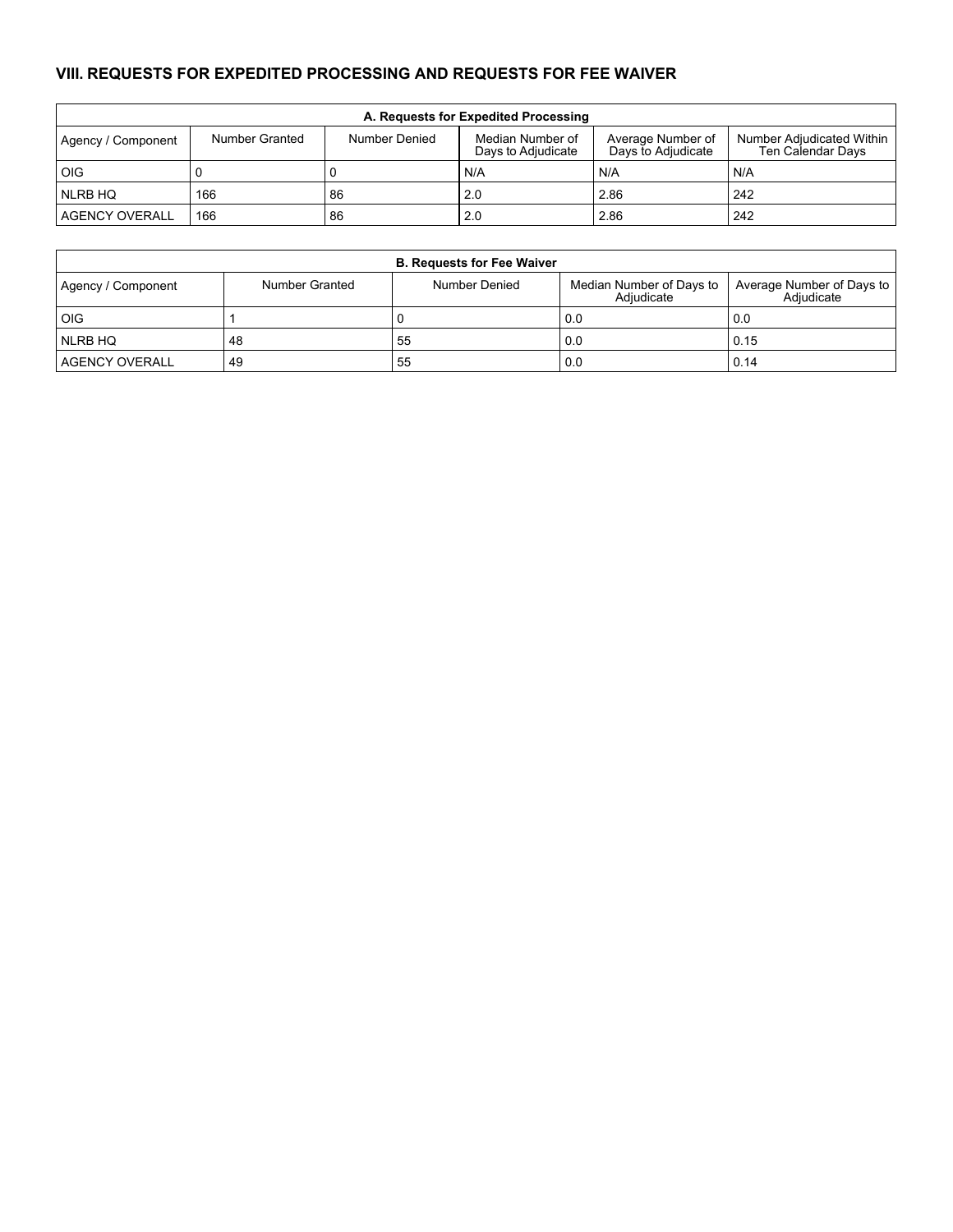### **IX. FOIA PERSONNEL AND COSTS**

|                            |                                           | <b>PERSONNEL</b>                                        |                                                   | <b>COSTS</b>            |                             |                    |  |  |
|----------------------------|-------------------------------------------|---------------------------------------------------------|---------------------------------------------------|-------------------------|-----------------------------|--------------------|--|--|
| Agency /<br>Component      | Number of Full-<br>Time FOIA<br>Employees | Number of<br>Equivalent Full-<br>Time FOIA<br>Employees | Total Number of<br><b>Full-Time FOIA</b><br>Staff | <b>Processing Costs</b> | Litigation-Related<br>Costs | <b>Total Costs</b> |  |  |
| <b>DLC</b>                 |                                           | 1.0 <sub>1</sub>                                        | 1.0 <sub>1</sub>                                  | \$27,186.00             | \$0.00                      | \$27,186.00        |  |  |
| <b>OIG</b>                 |                                           | 1.0 <sub>1</sub>                                        | 1.0                                               | \$3,967.20              | \$0.00                      | \$3,967.20         |  |  |
| NLRB HQ                    | 16                                        | 0.0                                                     | 16.0                                              | \$2,196,648.12          | \$0.00                      | \$2,196,648.12     |  |  |
| <b>AGENCY</b><br>l OVERALL | 16                                        | 2.0                                                     | 18.0                                              | \$2,227,801.32          | \$0.00                      | \$2,227,801.32     |  |  |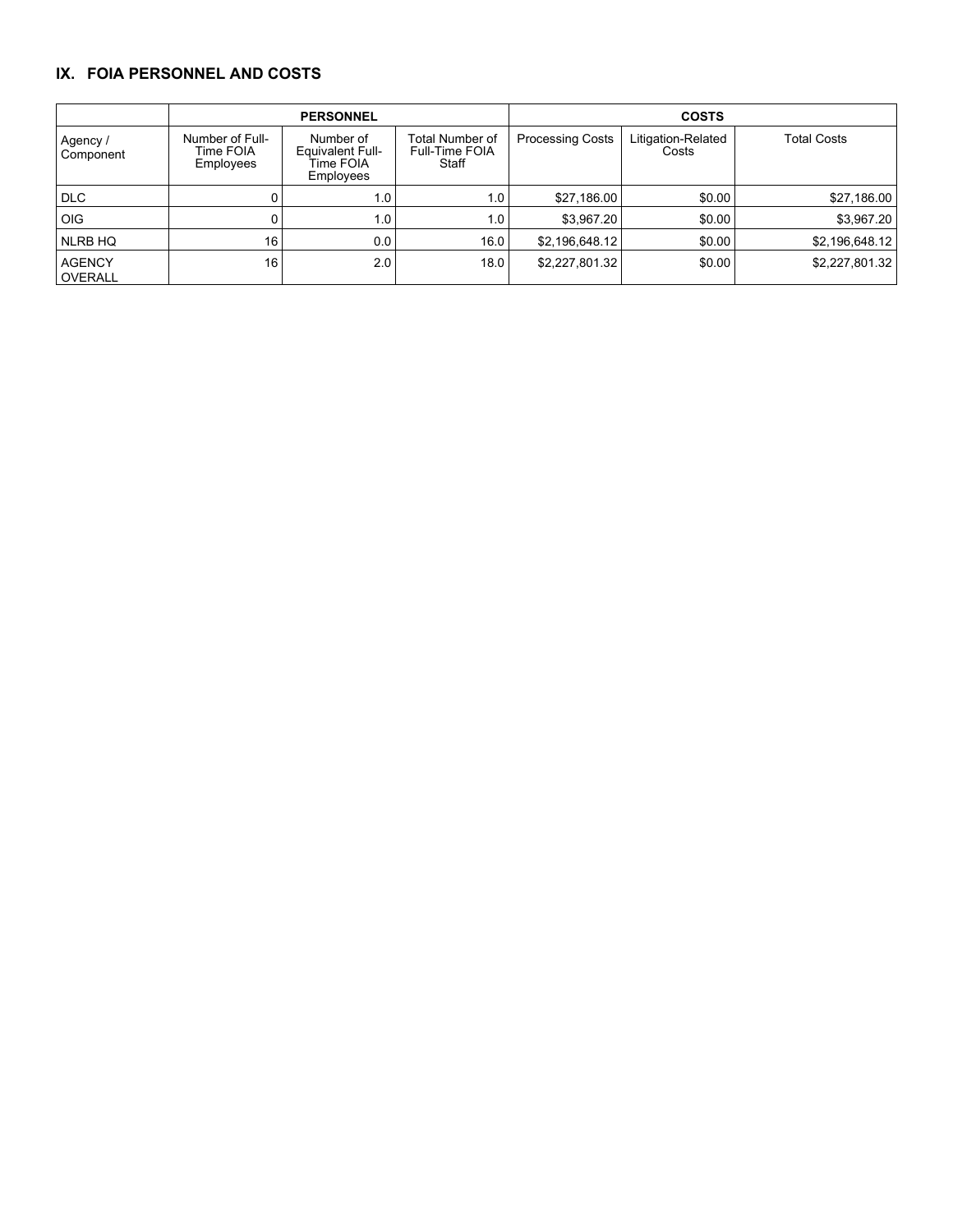## **X. FEES COLLECTED FOR PROCESSING REQUESTS**

| Agency / Component    | <b>Total Amount of Fees Collected</b> | Percentage of Total Costs |
|-----------------------|---------------------------------------|---------------------------|
| <b>DLC</b>            |                                       |                           |
| <b>OIG</b>            |                                       |                           |
| NLRB HQ               | \$16,810.12                           | 0.7700                    |
| <b>AGENCY OVERALL</b> | \$16,810.12                           | 0.7500                    |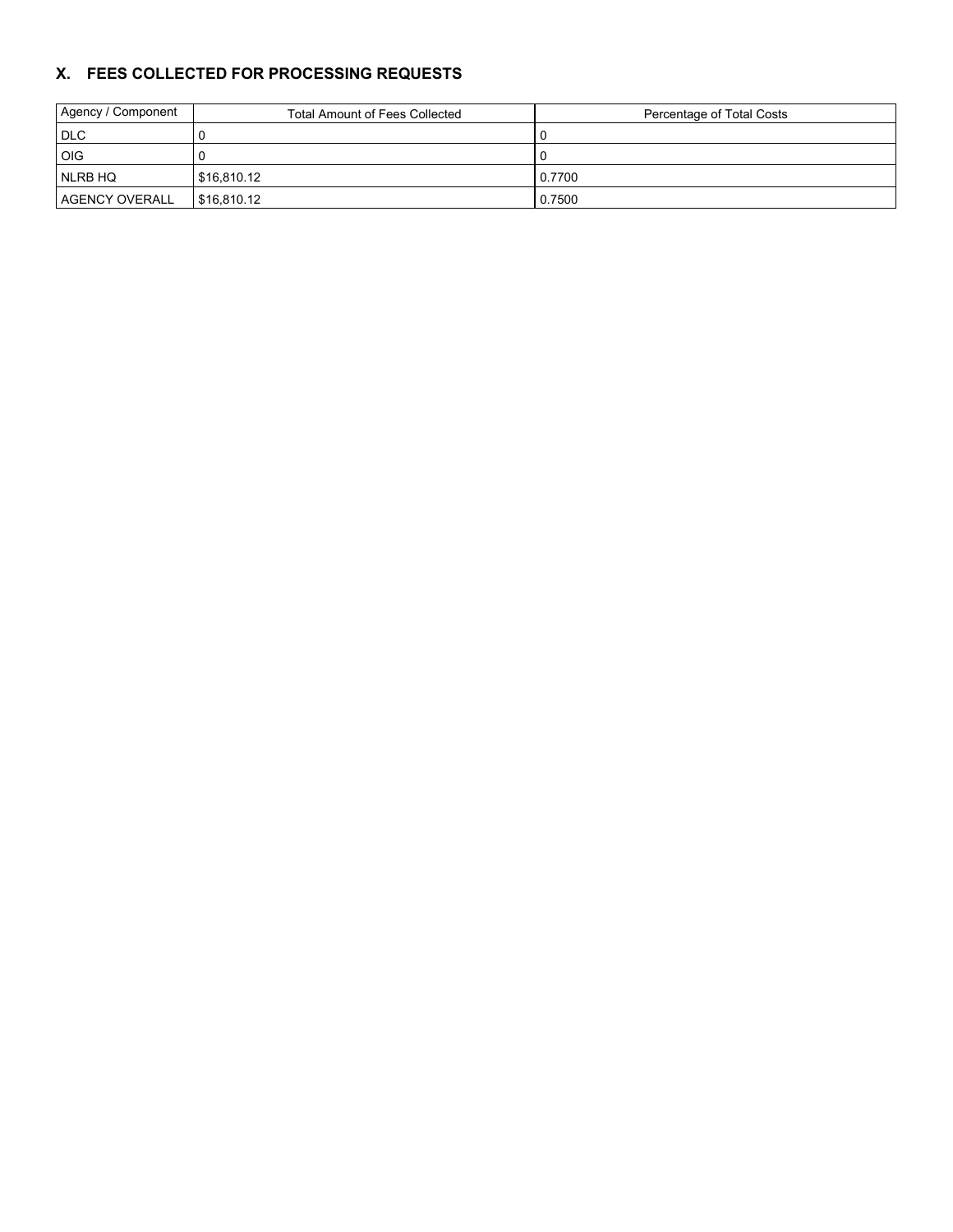# **XI. FOIA REGULATIONS**

| Number of Times Subsection (c) Used |                                     |  |  |
|-------------------------------------|-------------------------------------|--|--|
|                                     | Number of Times Subsection (c) Used |  |  |

*\*\* For FY 2021, the NLRB does not have responsive information for this table.*

| B. Number of Subsection (a)(2) Postings                                                          |      |      |  |  |  |  |
|--------------------------------------------------------------------------------------------------|------|------|--|--|--|--|
| Number of Items Posted by FOIA Office<br>Number of Items Posted by Program<br>Agency / Component |      |      |  |  |  |  |
| OIG                                                                                              |      |      |  |  |  |  |
| NLRB HQ                                                                                          | 1248 | 2122 |  |  |  |  |
| AGENCY OVERALL 1248                                                                              |      | 2128 |  |  |  |  |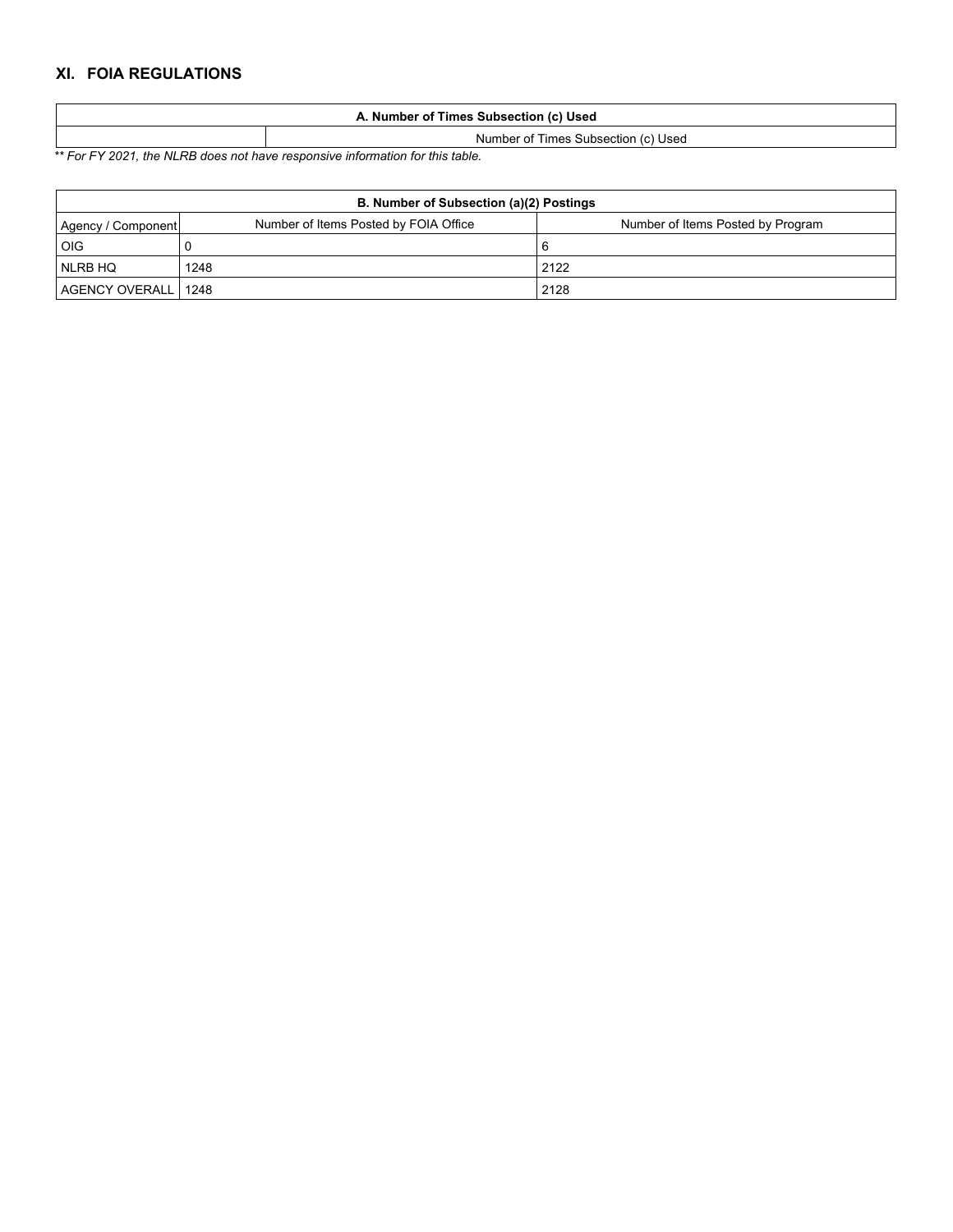# **XII. BACKLOGS, CONSULTATIONS, AND COMPARISONS**

| A. Backlogs of FOIA Requests and Administrative Appeals                                                                               |  |     |  |  |  |  |  |
|---------------------------------------------------------------------------------------------------------------------------------------|--|-----|--|--|--|--|--|
| Number of Backlogged Requests as of End of Fiscal Year<br>Number of Backlogged Appeals as of End of Fiscal Year<br>Agency / Component |  |     |  |  |  |  |  |
| OIG                                                                                                                                   |  | N/A |  |  |  |  |  |
| NLRB HQ                                                                                                                               |  | N/A |  |  |  |  |  |
| AGENCY OVERALL   7                                                                                                                    |  |     |  |  |  |  |  |

| <b>B. Consultations on FOIA Requests Received, Processed, and Pending Consultations</b> |                                                                                                                |                                                                                      |                                                                                                             |                                                                                                              |  |  |  |
|-----------------------------------------------------------------------------------------|----------------------------------------------------------------------------------------------------------------|--------------------------------------------------------------------------------------|-------------------------------------------------------------------------------------------------------------|--------------------------------------------------------------------------------------------------------------|--|--|--|
| Agency / Component                                                                      | Number of Consultations<br>Received from Other<br>Agencies that Were Pending<br>as of Start of the Fiscal Year | Number of Consultations<br>Received from Other<br>Agencies During the Fiscal<br>Year | Number of Consultations<br>Received from Other<br>Agencies that Were<br>Processed During the Fiscal<br>Year | Number of Consultations<br>Received from Other<br>Agencies that Were Pending<br>as of End of the Fiscal Year |  |  |  |
| OIG                                                                                     |                                                                                                                |                                                                                      |                                                                                                             |                                                                                                              |  |  |  |
| I NLRB HQ                                                                               |                                                                                                                |                                                                                      |                                                                                                             |                                                                                                              |  |  |  |
| AGENCY OVERALL                                                                          |                                                                                                                |                                                                                      |                                                                                                             |                                                                                                              |  |  |  |

|                          | C. Consultations on FOIA Requests Ten Oldest Consultations Received from Other Agencies and Pending |             |             |             |             |             |             |             |                 |                                                            |
|--------------------------|-----------------------------------------------------------------------------------------------------|-------------|-------------|-------------|-------------|-------------|-------------|-------------|-----------------|------------------------------------------------------------|
| Agency /<br>Component    | 10th Oldest<br>Consultation<br>and Number<br>of Days<br>Pending                                     | 9th         | 8th         | 7th         | 6th         | 5th         | 4th         | 3rd         | 2 <sub>nd</sub> | Oldest<br>Consultation<br>and Number<br>of Days<br>Pending |
| <b>DLC</b>               | N/A                                                                                                 | N/A         | N/A         | N/A         | N/A         | N/A         | N/A         | N/A         | N/A             | N/A                                                        |
|                          | $\Omega$                                                                                            | $\Omega$    | $\mathbf 0$ | $\Omega$    | $\Omega$    | $\Omega$    | $\Omega$    | $\Omega$    | $\mathbf 0$     | $\Omega$                                                   |
| OIG                      | N/A                                                                                                 | N/A         | N/A         | N/A         | N/A         | N/A         | N/A         | N/A         | N/A             | N/A                                                        |
|                          | $\Omega$                                                                                            | $\Omega$    | $\mathbf 0$ | $\mathbf 0$ | $\Omega$    | $\Omega$    | $\Omega$    | $\Omega$    | $\mathbf 0$     | $\Omega$                                                   |
| NLRB HQ                  | N/A                                                                                                 | N/A         | N/A         | N/A         | N/A         | N/A         | N/A         | N/A         | N/A             | N/A                                                        |
|                          | $\Omega$                                                                                            | $\Omega$    | $\mathbf 0$ | $\mathbf 0$ | $\mathbf 0$ | $\mathbf 0$ | $\mathbf 0$ | $\Omega$    | $\mathbf 0$     | $\mathbf 0$                                                |
| <b>AGENCY</b><br>OVERALL | N/A                                                                                                 | N/A         | N/A         | N/A         | N/A         | N/A         | N/A         | N/A         | N/A             | N/A                                                        |
|                          | $\mathbf 0$                                                                                         | $\mathbf 0$ | $\mathbf 0$ | $\mathbf 0$ | $\mathbf 0$ | $\mathbf 0$ | $\mathbf 0$ | $\mathbf 0$ | $\mathbf 0$     | $\mathbf 0$                                                |

| D. Comparison of Numbers of Requests from Previous and Current Annual Report Requests Received, Processed, and Backlogged |                                                                                |                                                                            |                                                                          |                                                                                    |  |  |  |
|---------------------------------------------------------------------------------------------------------------------------|--------------------------------------------------------------------------------|----------------------------------------------------------------------------|--------------------------------------------------------------------------|------------------------------------------------------------------------------------|--|--|--|
|                                                                                                                           | NUMBER OF REQUESTS RECEIVED                                                    |                                                                            | NUMBER OF REQUESTS PROCESSED                                             |                                                                                    |  |  |  |
| Agency / Component                                                                                                        | <b>Number Received During</b><br>Fiscal Year from Last Year's<br>Annual Report | Number Received During<br>Fiscal Year from Current<br>Year's Annual Report | Number Processed During<br>Fiscal Year from Last Year's<br>Annual Report | <b>Number Processed During</b><br>Fiscal Year from Current<br><b>Annual Report</b> |  |  |  |
| OIG                                                                                                                       |                                                                                | 14                                                                         | 16                                                                       | 14                                                                                 |  |  |  |
| I NLRB HQ                                                                                                                 | 1310                                                                           | 1422                                                                       | 1377                                                                     | 1397                                                                               |  |  |  |
| <b>AGENCY OVERALL</b>                                                                                                     | 1327                                                                           | 1436                                                                       | 1393                                                                     | 1411                                                                               |  |  |  |

| Agency / Component | Number of Backlogged Requests as of End of the Fiscal<br>Year from Previous Annual Report | Number of Backlogged Requests as of End of the Fiscal<br>Year from Current Annual Report |
|--------------------|-------------------------------------------------------------------------------------------|------------------------------------------------------------------------------------------|
| <b>OIG</b>         |                                                                                           |                                                                                          |
| NLRB HQ            |                                                                                           |                                                                                          |
| I AGENCY OVERALL   |                                                                                           |                                                                                          |